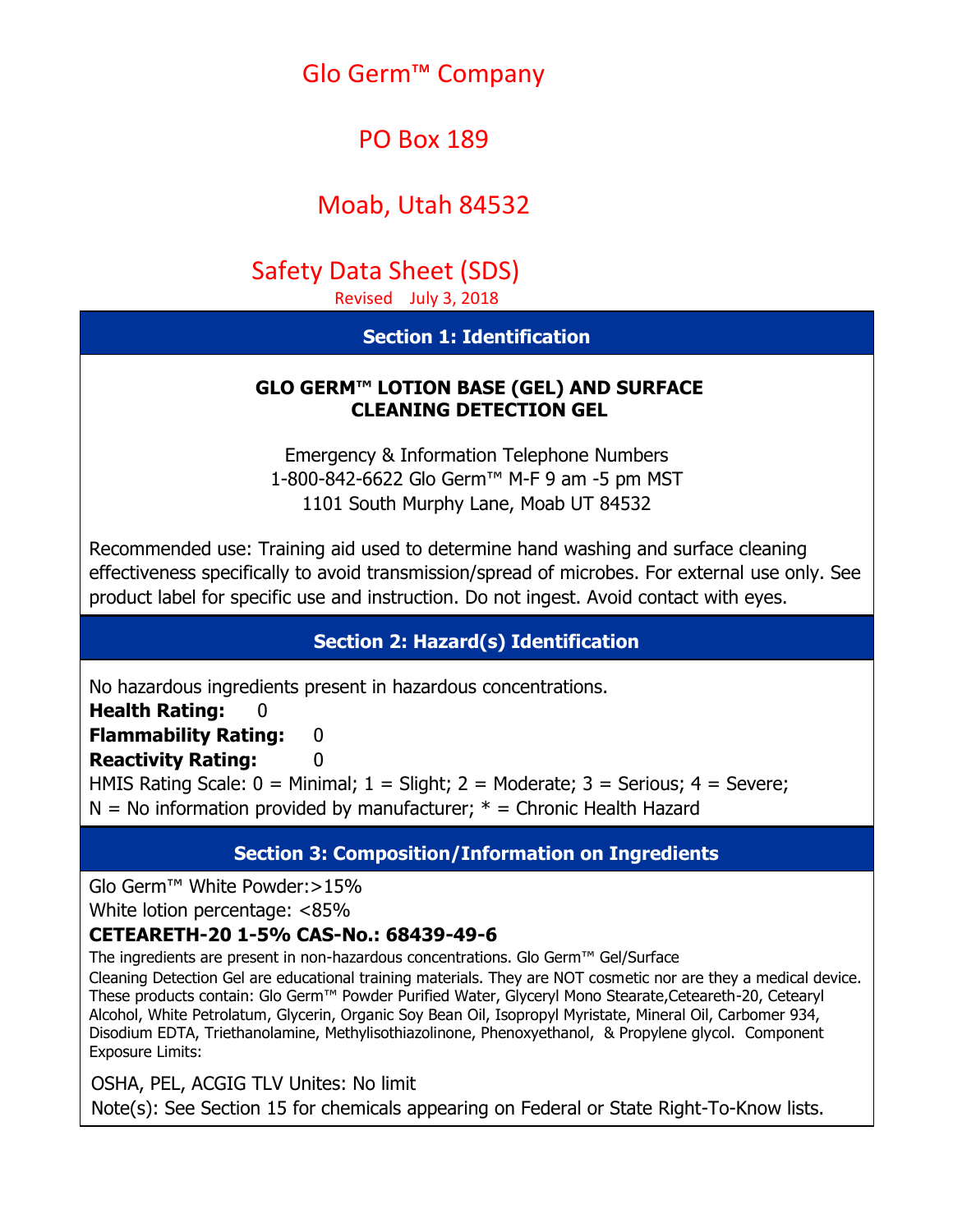## **Section 4: First-Aid Measures**

**Eye contact:** Flush eyes with large quantities of water immediately and continue to flush until discomfort is eased.

**Skin contact:** If discomfort or redness occurs wash off with warm water and soap.

**Ingestion:** Seek medical attention if any discomfort occurs.

**Medical Conditions**: Generally Aggravated by Exposure- Allergic or slight skin irritation may occur. Our experience has shown most irritation is caused by the surfactant or soap used.

# **Section 5: Fire-Fighting Measures**

This product is not flammable. Use fire-extinguishing media appropriate for surrounding materials.

**Flash Point:** Boils before flashing

**Flammable Limits:** Unknown

**LEL:** Unknown **UEL:** Unknown

**Extinguishing Media:** No recommendations or restrictions for product.

**Special Fire Fighting Procedures:** No special firefighting procedures are indicated. **Unusual Fire and Explosion Hazards:** None

# **Section 6: Accidental Release Measures**

Spilled material may be scooped or wiped up by using an absorbent towel. Spilled material and empty containers must be disposed of in accordance with local state, and federal regulations.

# **Section 7: Handling and Storage**

No special precautions need to be taken for safe handling or storage. For best product results: Avoid freezing and temperatures above 100 F

# **Section 8: Exposure Controls/Personal Protection**

**Eye protection:** Not required for normal use.

**Skin protection:** Not required for single use of short duration. For prolonged or repeated exposure, use impervious clothing over parts of the body subject to exposure.

**Respiratory protection:** Not required for normal use. If use of material results in vapor or mist, use an organic vapor respirator with a dust and mist filter. All respirators must be NIOSH certified. Do not use compressed oxygen in hydrocarbon atmospheres.

**Ventilation:** Upon generation of vapor or mist, adequate ventilation in accordance with good engineering practice is necessary.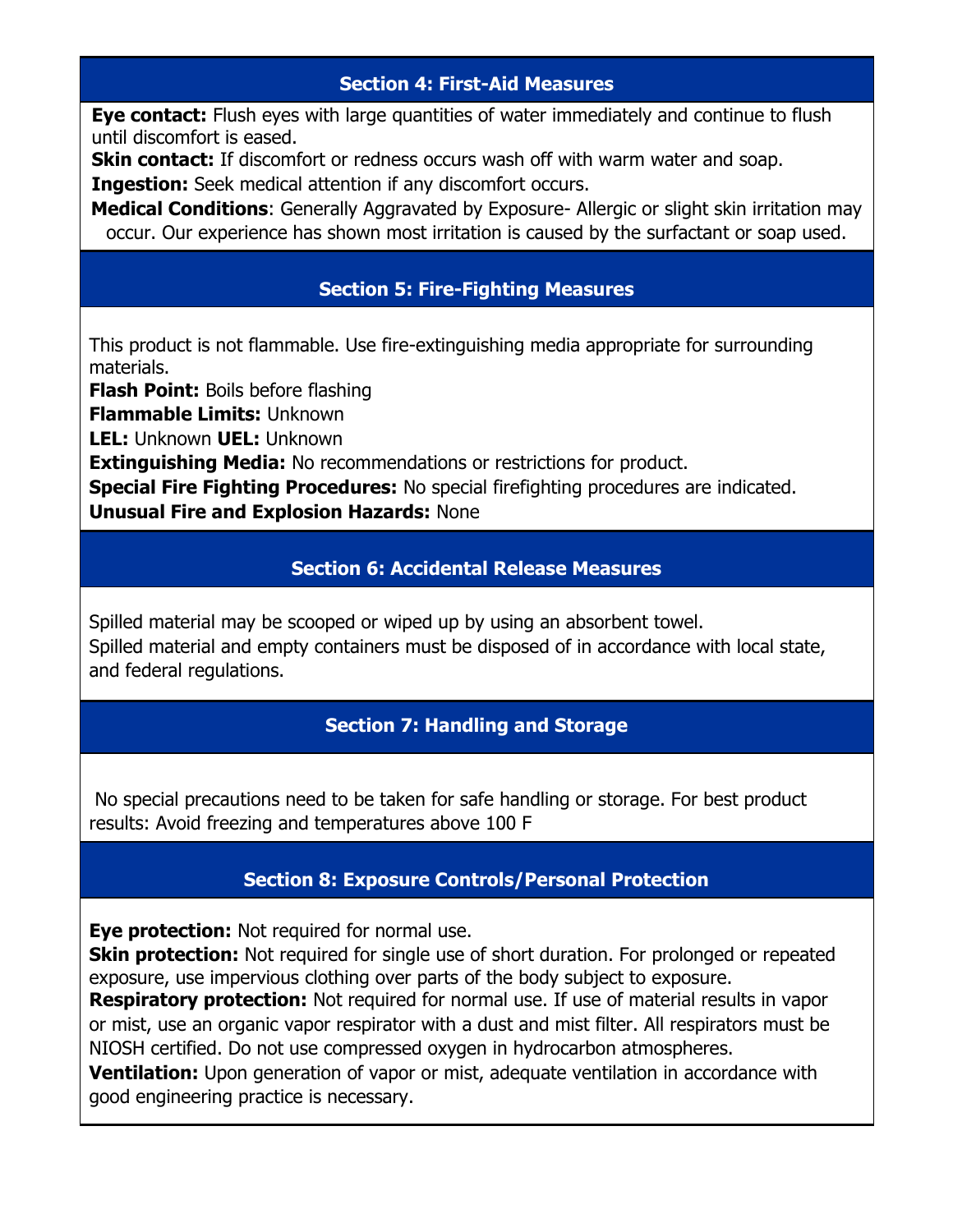#### **Section 9: Physical and Chemical Properties**

**Appearance** (physical state, color, etc.); Cream, Opaque White Odor; None Odor threshold; N/A pH;  $6.50 - 7.50$ Relative density; 0.97 - 0.99 @ 68 °F Melting point/freezing point; Not evaluated Solubility; dispersible in water

Initial boiling point and boiling range; Not evaluated Flash point, Boils without flashing Evaporation rate; N/A Partition coefficient: n-octanol/water; Not evaluated

Items not applicable to product as material is stable, non-reactive and not a fire hazard the following have not been evaluated further: Auto-ignition temperature, Flammability (solid, gas), Upper/lower flammability or explosive limits, Decomposition temperature, and Viscosity, Upper/lower flammability or explosive limits, Vapor pressure, Vapor density.

### **Section 10: Stability and Reactivity**

**Stable or Unstable:** Stable **Conditions to avoid:** None **Incompatibility (materials to avoid**): None **Hazardous Polymerization:** Will Not Occur

#### **Section 11: Toxicological Information**

**Routes of Exposure:** Skin absorption, accidental ingestion or intentional misuse, eye contact, inhalation unlikely.

We have not carried out any animal testing, therefore we have no Toxicological Data specifically for this product. The Toxicological Data, where provided by the raw material manufacturer, can be made available on request. Other Health Effects: Low oral toxicity, but ingestion may cause irritation of the gastro-intestinal tract.

### **Section 12: Ecological Information\* (non-mandatory)**

Ecotoxicity: Not regarded as dangerous for the environment.

#### **Section 13: Disposal Considerations\* (non-mandatory)**

Small amounts (less than 5 Litres) of unwanted product may be flushed with water to sewer. Larger volumes should be sent for disposal by approved waste contractor. Consign empty container to normal waste.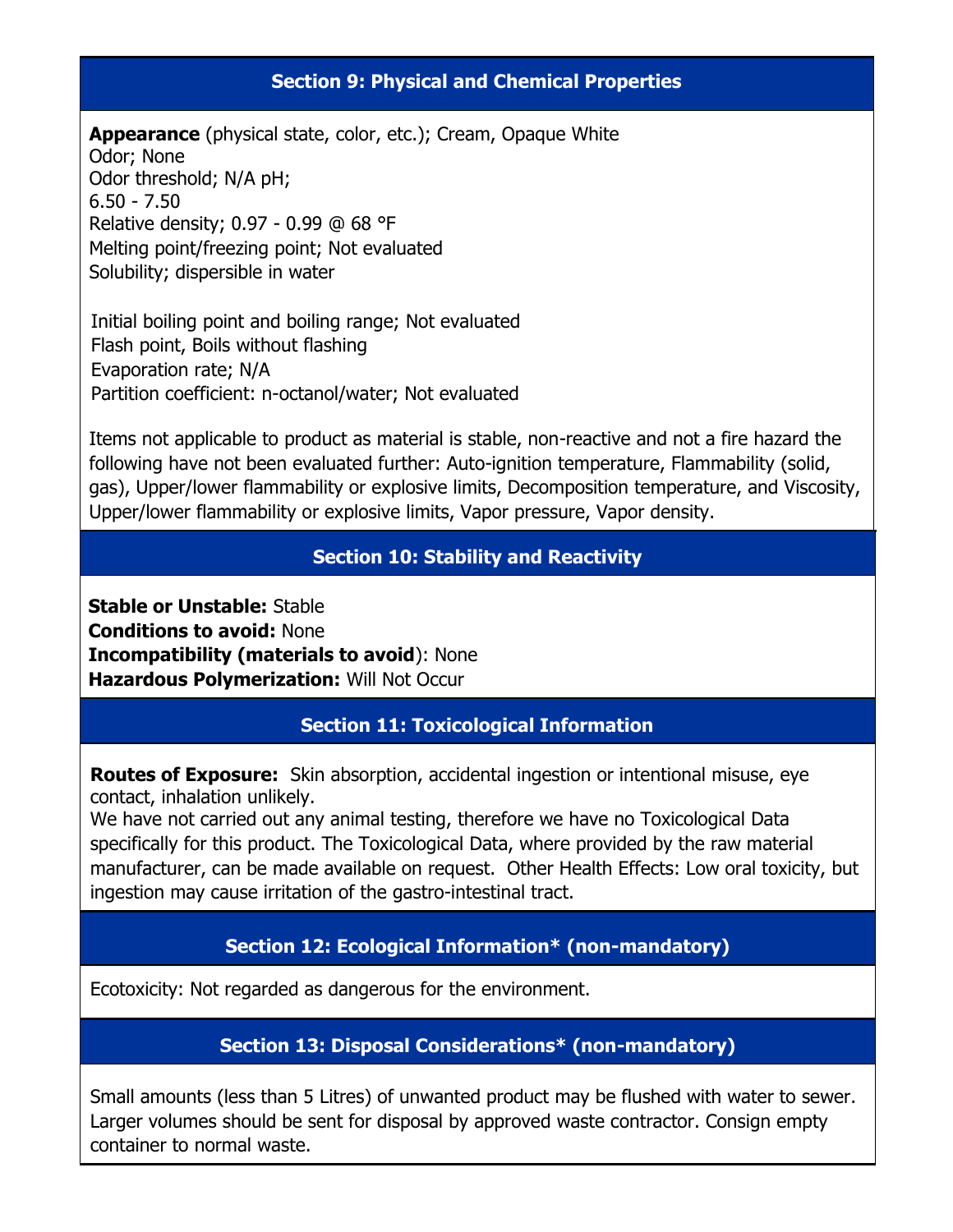## **Section 14: Transport Information\* (non-mandatory)**

Not regulated with the IATA.

# **Section 15: Regulatory Information\* (non-mandatory)**

#### **SARA Title III Section 313:**

This product contains no chemicals subject to reporting requirements of Section 313 of the Emergency Planning and Community Right-to-know Act.

#### **California Proposition 65 (CARCINOGEN):**

A component of this product is manufactured in a facility that uses a chemical known to the State of California to cause cancer\* (See comments below in next section 16.)

| <b>Ingredient Name</b> | <b>CAS-Number</b> |
|------------------------|-------------------|
| <b>FORMALDEHYDE</b>    | 00050-00-0        |

#### **OSHA Hazard Communication Standard, 29 CFR 1910.1200**

This product is not considered hazardous as defined.

#### **SARA Sections 311 thru~312**

Reporting of this product is not required.

#### **Toxic Substances Control Act (TSCA)**

All components in this product are listed, or are excluded from, the listing on the U.S. Toxic Substances Control Act (TSCA) 8(b) Inventory.

#### **Clean Water Act**

This product contains no ingredients regulated by the Clean Water Act.

#### **Clean Air Act**

This product contains no ingredients regulated by the Clean Air Act.

#### **Hazardous Air Pollutant (HAPS)**

This product contains no Hazardous Air Pollutants (HAP's).

### **Clean Air Act Amendments (ODS)**

No Glo Germ product contains an ozone depleting substance (ODS), nor are any of our products manufactured with them.

#### **Coalition of Northeast Governors (CONEG)**

This product is in compliance with CONEG (i.e., total cadmium, chromium, lead and mercury  $<$ 100 ppm).

### **FDA 21 CFR**

Glo Germ Company products are not listed by the FDA for use under 21 CFR since potential applications are so numerous that specific applications must be submitted to the FDA for inclusion in the 21 CFR FDA listing.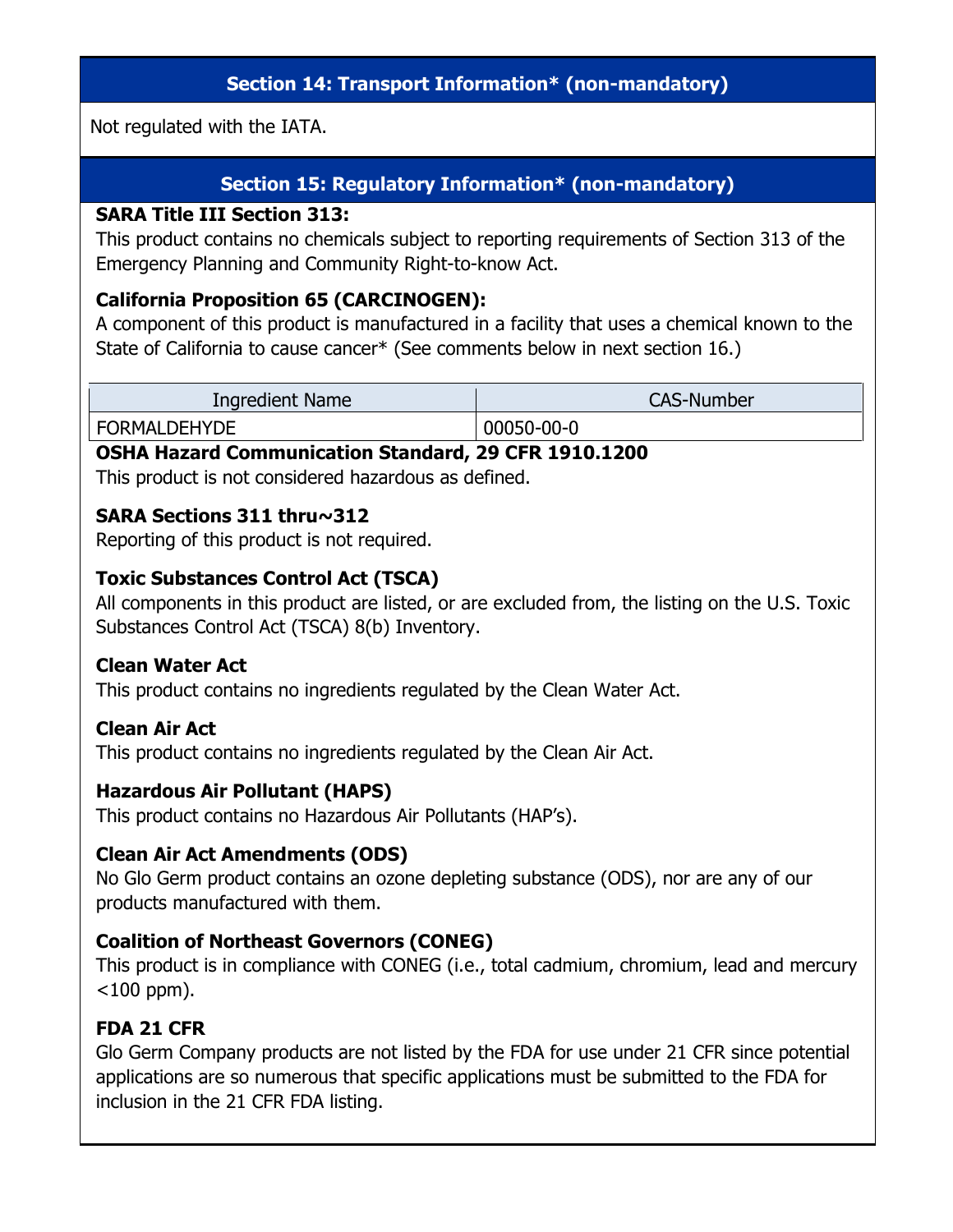#### **Section 16: Other Information**

Most Recent Revision July 3, 2018

Glo Germ™ Powder is manufactured in a plant that uses Formaldehyde. In 10 years of random sample testing at independent labs, Formaldehyde has not been detected in Glo Germ™ particles. The original manufacturing method included using Formaldehyde for "curing" and the nature of the process ensures that any remaining Formaldehyde is offgassed.

**Disclaimer:** The information contained herein is accurate to the best of our knowledge. Glo Germ<sup>™</sup> Company makes no warranty of any kind, express or implied, concerning the safe use of this material in your process or in combination with other substances.

\*Note: Since other Agencies regulate this information, OSHA will not be enforcing Sections 12 through 15(29 CFR 1910.1200(g)(2)).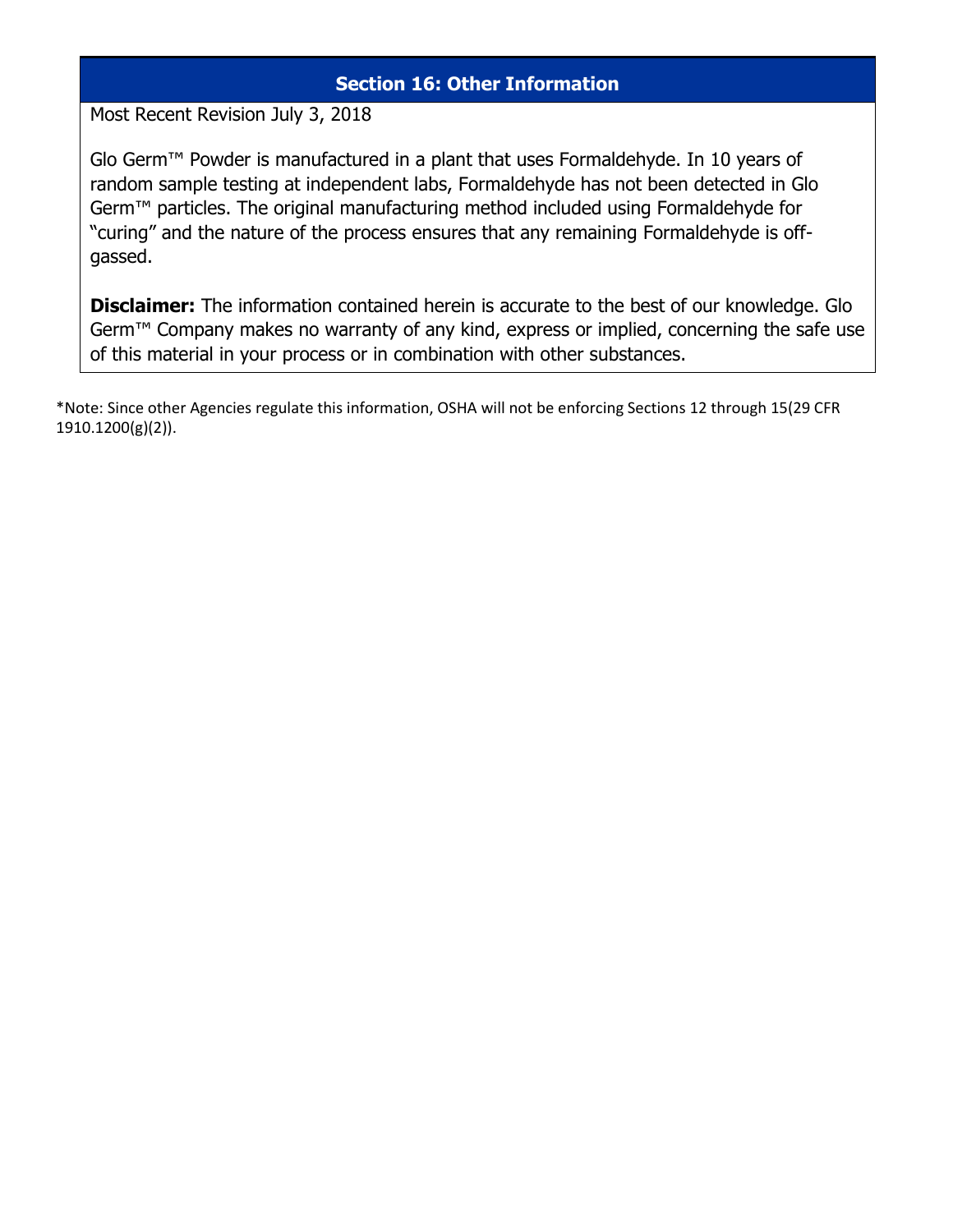# Glo Germ™ Company PO Box 189 Moab, Utah 84532

# Safety Data Sheet (SDS)

Revised July 3, 2018

## **Section 1: Identification**

### **GLO GERM™**

## **UV LED Hand held flashlights (This SDS covers all sizes and led orientations)**

Emergency & Information Telephone Numbers 1-800-842-6622 Glo Germ™ M-F 9 am -5 pm MST 1101 South Murphy Lane, Moab UT 84532

**PLEASE NOTE:** The Safety Data Sheet (SDS) requirements of the Occupational Safety and Health Administration (OSHA) for chemicals are not applicable to manufactured articles such as lamps. No material contained in a lamp is released during normal use and operation. The following information is provided as a service to our customers.

Recommended use: Training aid used to illuminate the Fluorescent Glo Germ™ particles as used in hand washing, cross-contamination avoidance and surface cleaning effectiveness specifically to avoid transmission/spread of microbes. For external use only. Do not shine into eyes. **Always avoid direct contact with eyes less than two feet and only then only briefly.**

### **Section 2: Hazard(s) Identification**

No hazardous ingredients present in intact product. Do not look directly into the lit end of the flashlight or shine into the eyes of others. Use under competent adult supervision.

**Health Rating: 0 Flammability Rating:** 0 **Reactivity Rating:** 0 HMIS Rating Scale:  $0 =$  Minimal;  $1 =$  Slight;  $2 =$  Moderate;  $3 =$  Serious;  $4 =$  Severe;  $N = No$  information provided by manufacturer;  $* =$  Chronic Health Hazard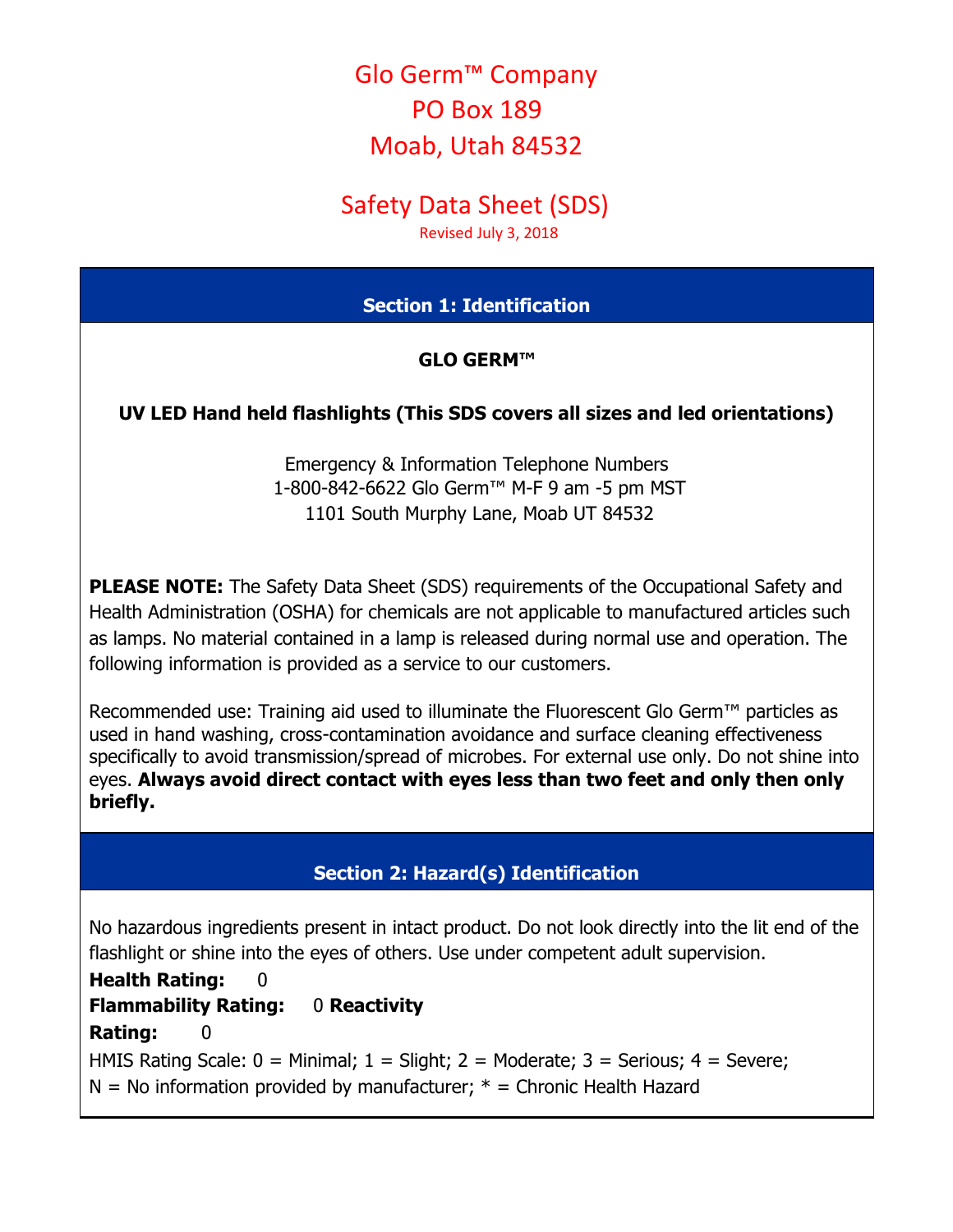#### **Section 3: Composition/Information on Ingredients**

No material contained in a lamp is released during normal use and operation. The following information is provided as a service to our customers.

#### **Section 4: First-Aid Measures**

First aid measures are not applicable for normal use.

**Eye contact:** Most UV light sources have the potential of causing photokeratitis (eye injury) with only short exposure periods and should, therefore, be used in a manner which limits exposure time. Do not look directly into the lit end of the flashlight or shine into the eyes of others. Use under competent adult supervision.

The symptoms of overexposure to the eyes are not widely known. They are:

- a burning and painful sensation in the eye
- a sensitivity to light
- the sensation of a foreign object in the eye, sometimes described as sand in the eye

These symptoms usually develop several hours after the overexposure occurred. If an eye injury is suspected, a physician should examine the individual.

**Skin contact:** The symptoms of UV overexposure to the skin are well known and characteristically called sunburn. If a skin injury is suspected, the individual should be examined by a physician.

**Inhalation:** Not applicable. **Medical Conditions**: Not applicable.

#### **Section 5: Fire-Fighting Measures**

**Flammability Class** NA

**Flash Point:** None

**Explosive Range:** None

**Flammable Limits:** Unknown

**LEL:** Unknown **UEL:** Unknown

**Extinguishing Media:** Use dry chemical, alcohol foam, carbon dioxide or water spray when fighting fires involving this product.

Fire Fighting Instructions: Keep unnecessary people away. Isolate area. Stay upwind. Wear self-contained breathing apparatus.

**Special Fire Fighting Procedures:** No special firefighting procedures are indicated. **Unusual Fire and Explosion Hazards:** None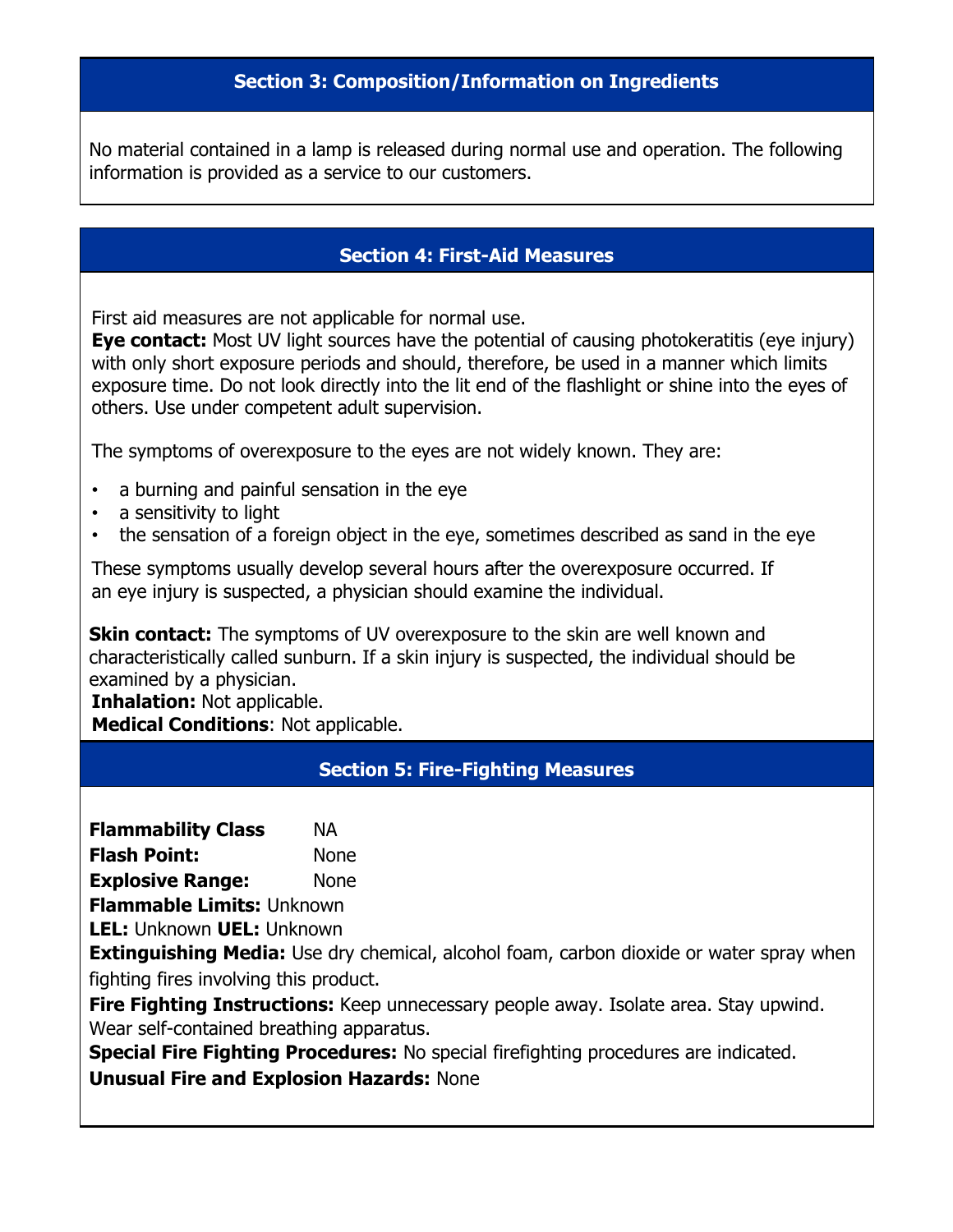#### **Section 6: Accidental Release Measures**

This product is not defined as a hazardous waste under EPA 40 CFR 261.

#### **Section 7: Handling and Storage**

**Handling:** Use care when handling to avoid breaking the flashlight.

**Storage:** Take steps to safeguard the flashlight from accidental damage.

#### **Section 8: Exposure Controls/Personal Protection**

**Eye protection:** Not required for normal use. Do not look directly into the lit end of the flashlight or shine into the eyes of others. Use under competent adult supervision. Most UV light sources have the potential of causing photokeratitis (eye injury) with only short exposure periods and should, therefore, be used in a manner, which limits exposure time.

**Please Note:** Individuals sensitive to UV light, taking photosensitizing mediations, or those who lack optic lenses or who may have other abnormal eye conditions may not be adequately protected against exposure to artificial UV light and should avoid it altogether.

Long-wave, **UV-A**, ultraviolet light, with wavelengths ranging from **400 – 315 nm**, is harmless to skin and eyes. It causes no changes in the body and requires no protective precautions in normal use as recommended by the Glo Germ™ Company.

**UV-A** long-wave light within the range outlined above is relatively safe. However, prolonged exposure of the black light to the eyes may cause eye irritation. Symptoms, which can include tearing of the eyes, a burning or painful sensation in the eyes, sensitivity to light, or a sensation like that experienced when a foreign object is lodged in the eye, may not be present until several hours after exposure. To reduce likelihood of experiencing adverse symptoms, individuals should properly shield themselves and use the black lights only as directed. The above assumes a healthy eye and no corrective lenses. Therefore, the Glo Germ<sup>™</sup> Company recommends that the lamp never be held within 6 inches of the eyes and do not look directly into the light at close range. This lamp should be used under adult supervision.

Exposure to UV lights should be limited. Black lights should not be tampered with, nor should their shields or lenses be removed. The Glo Germ™ Company uses black lights to detect "simulated" germs on hands and surfaces. Therefore, hands and surfaces only should be exposed to the light. Individuals should not look directly at the UV light.

Short-wave, **UV-B**, ultraviolet light, with wavelengths ranging from **315 – 280 nm**, does cause chemical changes in the body, such as the formation of vitamin D. With prolonged exposure, reddening of the skin and inflammation of the eyes may occur. While these are uncomfortable effects, they are temporary and no permanent damage will result. Ordinary glass or plastic will completely filter out short-wave ultraviolet light. The Glo Germ™ Company does **not** offer UV-B lights, only safe UV-A.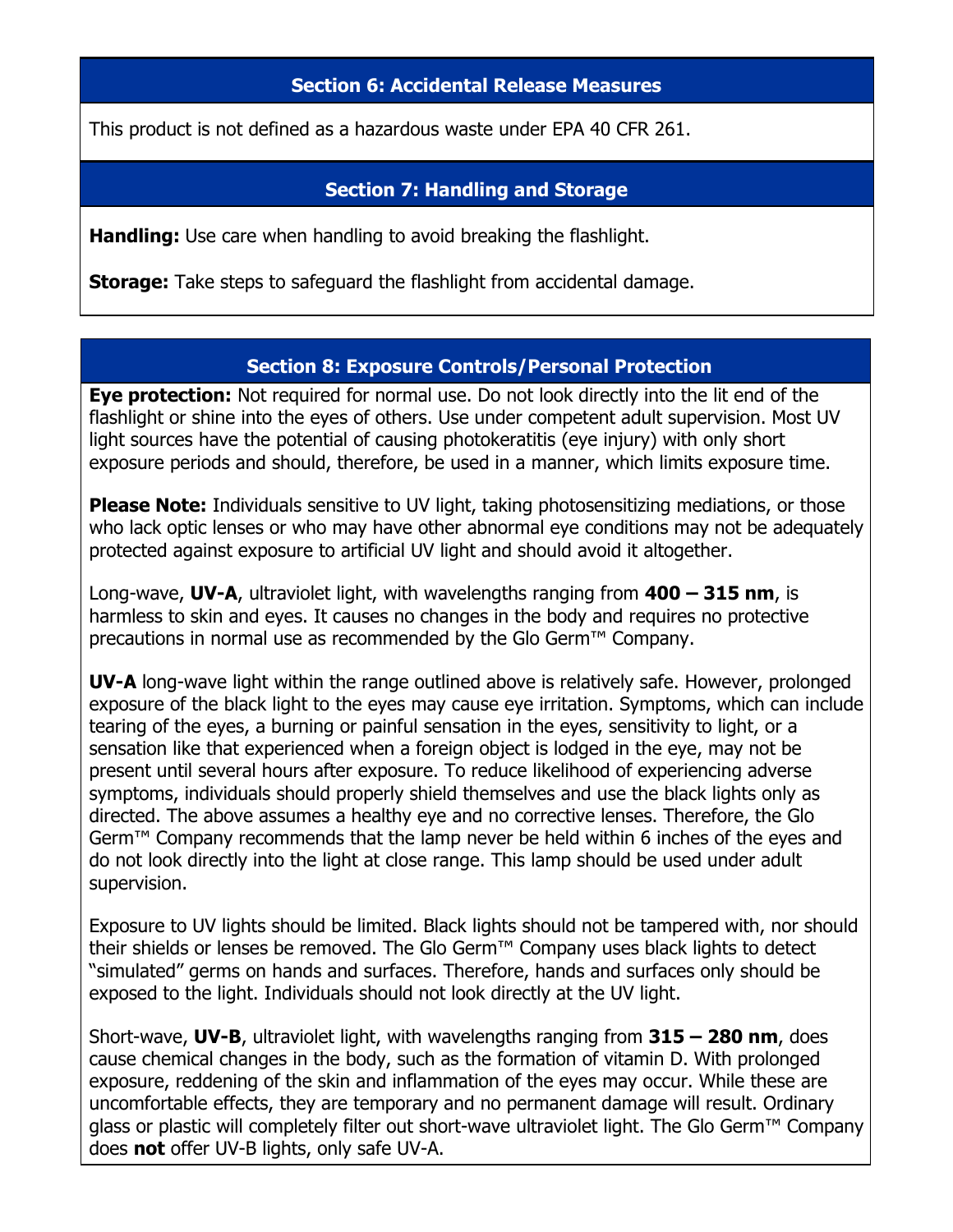Ultra Shortwave, **UV-C** radiation has been known to cause blindness, ʻblind spots' in the eyes, sun-burning of the skin, and skin cancer. For these reasons, the Glo Germ™ Company does **not** sell or offer short-wave, UV-C, lights. These lamps are used to disinfect objects, to sterilize water or other liquids, in special laboratory applications, and is the main ultraviolet wave length from the Sun and welder torches. The wavelength ranges from **280 – 100 nm**. The Glo Germ™ Company offers only safe UV-A.

**Skin protection:** Not required for normal use.

**Please Note:** Individuals sensitive to UV light, taking photosensitizing mediations, or those who lack optic lenses or who may have other abnormal eye conditions may not be adequately protected against exposure to artificial UV light and should avoid it altogether.

**Respiratory protection:** Not applicable

**Ventilation:** Not applicable

# **Section 9: Physical and Chemical Properties**

Not applicable to product as material is stable, non-reactive and not a fire hazard the following have not been evaluated further: Auto-ignition temperature, Flammability (solid, gas), Upper/lower flammability or explosive limits, Decomposition temperature, and Viscosity, Upper/lower flammability or explosive limits, Vapor pressure.

# **Section 10: Stability and Reactivity**

**Stable or Unstable:** Stable **Conditions to avoid:** Heat, sparks, and open flame **Incompatibility (materials to avoid**): Strong Oxidizers **Hazardous Polymerization:** Will Not Occur

**Section 11: Toxicological Information**

No material contained in our UV flashlight is released during normal use and operation. We have not carried out any animal testing, therefore we have no Toxicological Data specifically for this product.

# **Section 12: Ecological Information\* (non-mandatory)**

**Ecotoxicity:** Not regarded as dangerous for the environment when disposed of properly.

**Section 13: Disposal Considerations\* (non-mandatory)** 

Dispose of in accordance with local, state, and federal regulations. To check state regulations or to locate a recycler, go to [www.lamprecycle.org.](http://www.lamprecycle.org/)

**Section 14: Transport Information\* (non-mandatory)** 

Not regulated.